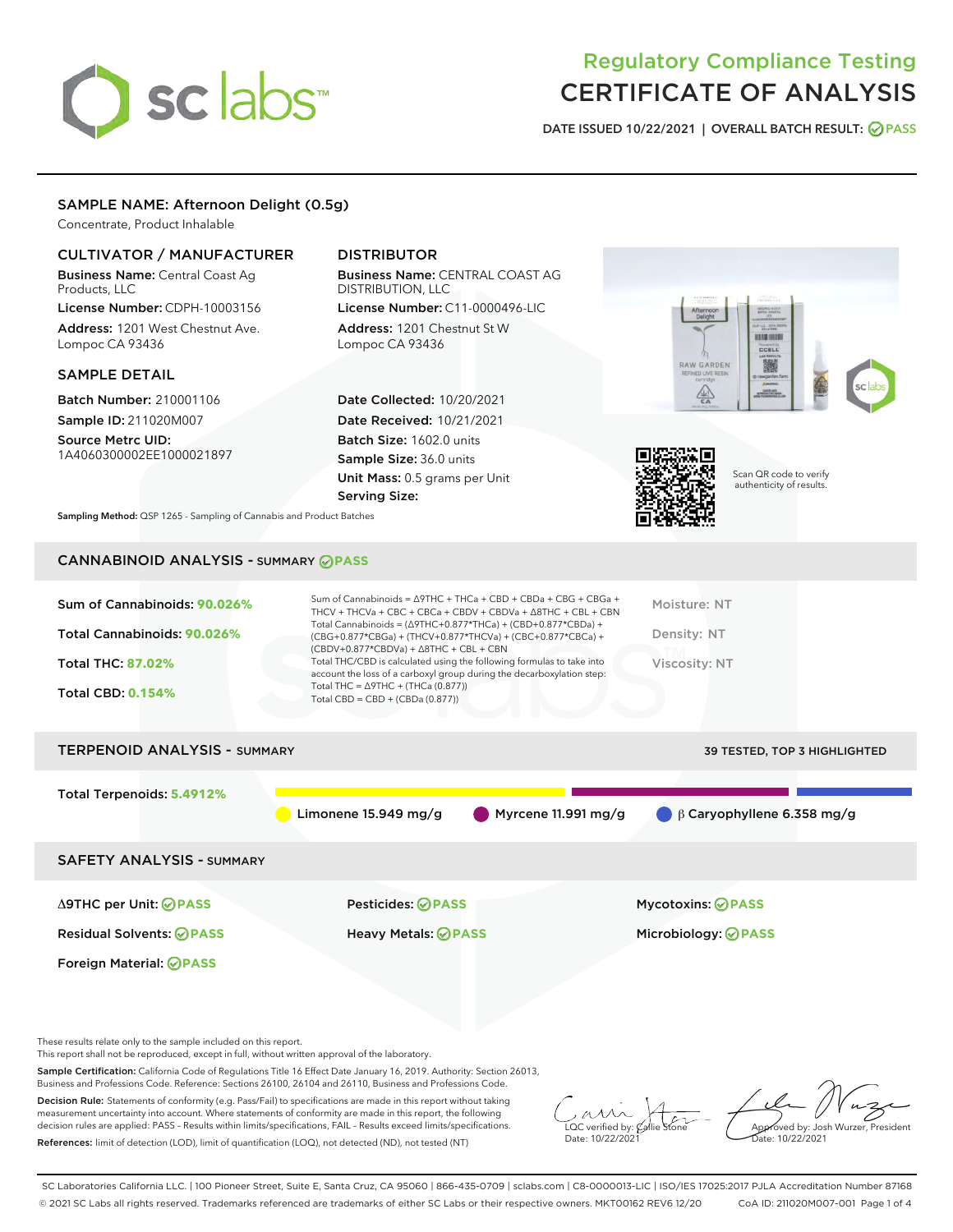



AFTERNOON DELIGHT (0.5G) | DATE ISSUED 10/22/2021 | OVERALL BATCH RESULT: 2 PASS

#### CANNABINOID TEST RESULTS - 10/22/2021 2 PASS

Tested by high-performance liquid chromatography with diode-array detection (HPLC-DAD). **Method:** QSP 1157 - Analysis of Cannabinoids by HPLC-DAD

#### TOTAL CANNABINOIDS: **90.026%**

Total Cannabinoids (Total THC) + (Total CBD) + (Total CBG) + (Total THCV) + (Total CBC) + (Total CBDV) + ∆8THC + CBL + CBN

TOTAL THC: **87.02%** Total THC (∆9THC+0.877\*THCa)

TOTAL CBD: **0.154%**

Total CBD (CBD+0.877\*CBDa)

TOTAL CBG: 2.112% Total CBG (CBG+0.877\*CBGa)

TOTAL THCV: 0.57% Total THCV (THCV+0.877\*THCVa)

TOTAL CBC: ND Total CBC (CBC+0.877\*CBCa)

TOTAL CBDV: ND Total CBDV (CBDV+0.877\*CBDVa)

| <b>COMPOUND</b>            | LOD/LOQ<br>(mg/g) | <b>MEASUREMENT</b><br><b>UNCERTAINTY</b><br>mg/g | <b>RESULT</b><br>(mg/g) | <b>RESULT</b><br>(%) |
|----------------------------|-------------------|--------------------------------------------------|-------------------------|----------------------|
| <b>A9THC</b>               | 0.06 / 0.26       | ±29.935                                          | 870.20                  | 87.020               |
| <b>CBG</b>                 | 0.06 / 0.19       | ±0.832                                           | 21.12                   | 2.112                |
| <b>THCV</b>                | 0.1 / 0.2         | ±0.28                                            | 5.7                     | 0.57                 |
| <b>CBN</b>                 | 0.1/0.3           | ±0.11                                            | 1.7                     | 0.17                 |
| <b>CBD</b>                 | 0.07/0.29         | ±0.071                                           | 1.54                    | 0.154                |
| $\triangle$ 8THC           | 0.1 / 0.4         | N/A                                              | <b>ND</b>               | <b>ND</b>            |
| <b>THCa</b>                | 0.05/0.14         | N/A                                              | <b>ND</b>               | <b>ND</b>            |
| <b>THCVa</b>               | 0.07/0.20         | N/A                                              | <b>ND</b>               | <b>ND</b>            |
| <b>CBDa</b>                | 0.02/0.19         | N/A                                              | <b>ND</b>               | <b>ND</b>            |
| <b>CBDV</b>                | 0.04 / 0.15       | N/A                                              | <b>ND</b>               | <b>ND</b>            |
| <b>CBDVa</b>               | 0.03/0.53         | N/A                                              | <b>ND</b>               | <b>ND</b>            |
| <b>CBGa</b>                | 0.1/0.2           | N/A                                              | <b>ND</b>               | <b>ND</b>            |
| <b>CBL</b>                 | 0.06 / 0.24       | N/A                                              | <b>ND</b>               | <b>ND</b>            |
| <b>CBC</b>                 | 0.2 / 0.5         | N/A                                              | <b>ND</b>               | <b>ND</b>            |
| <b>CBCa</b>                | 0.07 / 0.28       | N/A                                              | <b>ND</b>               | <b>ND</b>            |
| <b>SUM OF CANNABINOIDS</b> |                   |                                                  | 900.26 mg/g             | 90.026%              |

#### **UNIT MASS: 0.5 grams per Unit**

| ∆9THC per Unit                                                                            | 1120 per-package limit | 435.10 mg/unit<br><b>PASS</b> |  |  |  |
|-------------------------------------------------------------------------------------------|------------------------|-------------------------------|--|--|--|
| <b>Total THC per Unit</b>                                                                 |                        | 435.10 mg/unit                |  |  |  |
| <b>CBD per Unit</b>                                                                       |                        | $0.77$ mg/unit                |  |  |  |
| <b>Total CBD per Unit</b>                                                                 |                        | $0.77$ mg/unit                |  |  |  |
| Sum of Cannabinoids<br>per Unit                                                           |                        | 450.13 mg/unit                |  |  |  |
| <b>Total Cannabinoids</b><br>per Unit                                                     |                        | 450.03 mg/unit                |  |  |  |
| <b>MOISTURE TEST RESULT</b><br><b>VISCOSITY TEST RESULT</b><br><b>DENSITY TEST RESULT</b> |                        |                               |  |  |  |

Not Tested

Not Tested

Not Tested

#### TERPENOID TEST RESULTS - 10/22/2021

Terpene analysis utilizing gas chromatography-flame ionization detection (GC-FID). **Method:** QSP 1192 - Analysis of Terpenoids by GC-FID

| <b>COMPOUND</b>         | LOD/LOQ<br>(mg/g) | <b>MEASUREMENT</b><br><b>UNCERTAINTY</b><br>mg/g | <b>RESULT</b><br>(mg/g) | <b>RESULT</b><br>(%) |
|-------------------------|-------------------|--------------------------------------------------|-------------------------|----------------------|
| Limonene                | 0.005 / 0.016     | ±0.2281                                          | 15.949                  | 1.5949               |
| <b>Myrcene</b>          | 0.008 / 0.025     | ±0.1547                                          | 11.991                  | 1.1991               |
| $\beta$ Caryophyllene   | 0.004 / 0.012     | ±0.2263                                          | 6.358                   | 0.6358               |
| $\alpha$ Pinene         | 0.005 / 0.017     | ±0.0322                                          | 3.748                   | 0.3748               |
| $\beta$ Pinene          | 0.004 / 0.014     | ±0.0362                                          | 3.145                   | 0.3145               |
| Ocimene                 | 0.011 / 0.038     | ±0.0868                                          | 2.705                   | 0.2705               |
| Linalool                | 0.009 / 0.032     | ±0.1002                                          | 2.637                   | 0.2637               |
| Terpinolene             | 0.008 / 0.026     | ±0.0418                                          | 2.037                   | 0.2037               |
| $\alpha$ Humulene       | 0.009/0.029       | ±0.0468                                          | 1.458                   | 0.1458               |
| Fenchol                 | 0.010 / 0.034     | ±0.0546                                          | 1.411                   | 0.1411               |
| Terpineol               | 0.016 / 0.055     | ±0.0632                                          | 1.029                   | 0.1029               |
| Valencene               | 0.009 / 0.030     | ±0.0216                                          | 0.314                   | 0.0314               |
| trans-ß-Farnesene       | 0.008 / 0.025     | ±0.0105                                          | 0.297                   | 0.0297               |
| Camphene                | 0.005 / 0.015     | ±0.0032                                          | 0.279                   | 0.0279               |
| <b>Borneol</b>          | 0.005 / 0.016     | ±0.0115                                          | 0.274                   | 0.0274               |
| $\alpha$ Bisabolol      | 0.008 / 0.026     | ±0.0096                                          | 0.179                   | 0.0179               |
| Guaiol                  | 0.009 / 0.030     | ±0.0078                                          | 0.166                   | 0.0166               |
| Citronellol             | 0.003 / 0.010     | ±0.0077                                          | 0.157                   | 0.0157               |
| Fenchone                | 0.009 / 0.028     | ±0.0040                                          | 0.136                   | 0.0136               |
| Nerolidol               | 0.009 / 0.028     | ±0.0064                                          | 0.101                   | 0.0101               |
| Caryophyllene<br>Oxide  | 0.010 / 0.033     | ±0.0044                                          | 0.095                   | 0.0095               |
| $\alpha$ Phellandrene   | 0.006 / 0.020     | ±0.0009                                          | 0.067                   | 0.0067               |
| $\alpha$ Terpinene      | 0.005 / 0.017     | ±0.0010                                          | 0.067                   | 0.0067               |
| $\gamma$ Terpinene      | 0.006 / 0.018     | ±0.0011                                          | 0.065                   | 0.0065               |
| 3 Carene                | 0.005 / 0.018     | ±0.0009                                          | 0.064                   | 0.0064               |
| <b>Geranyl Acetate</b>  | 0.004 / 0.014     | ±0.0022                                          | 0.052                   | 0.0052               |
| Geraniol                | 0.002 / 0.007     | ±0.0015                                          | 0.033                   | 0.0033               |
| Eucalyptol              | 0.006 / 0.018     | ±0.0007                                          | 0.029                   | 0.0029               |
| Sabinene Hydrate        | 0.006 / 0.022     | ±0.0011                                          | 0.029                   | 0.0029               |
| p-Cymene                | 0.005 / 0.016     | ±0.0008                                          | 0.028                   | 0.0028               |
| Nerol                   | 0.003 / 0.011     | ±0.0005                                          | 0.012                   | 0.0012               |
| Sabinene                | 0.004 / 0.014     | N/A                                              | ND                      | ND                   |
| (-)-Isopulegol          | 0.005 / 0.016     | N/A                                              | ND                      | ND                   |
| Camphor                 | 0.006 / 0.019     | N/A                                              | ND                      | ND                   |
| Isoborneol              | 0.004 / 0.012     | N/A                                              | ND                      | ND                   |
| Menthol                 | 0.008 / 0.025     | N/A                                              | ND                      | ND                   |
| R-(+)-Pulegone          | 0.003 / 0.011     | N/A                                              | ND                      | ND                   |
| $\alpha$ Cedrene        | 0.005 / 0.016     | N/A                                              | ND                      | ND                   |
| Cedrol                  | 0.008 / 0.027     | N/A                                              | <b>ND</b>               | ND                   |
| <b>TOTAL TERPENOIDS</b> |                   | 54.912 mg/g                                      | 5.4912%                 |                      |

SC Laboratories California LLC. | 100 Pioneer Street, Suite E, Santa Cruz, CA 95060 | 866-435-0709 | sclabs.com | C8-0000013-LIC | ISO/IES 17025:2017 PJLA Accreditation Number 87168 © 2021 SC Labs all rights reserved. Trademarks referenced are trademarks of either SC Labs or their respective owners. MKT00162 REV6 12/20 CoA ID: 211020M007-001 Page 2 of 4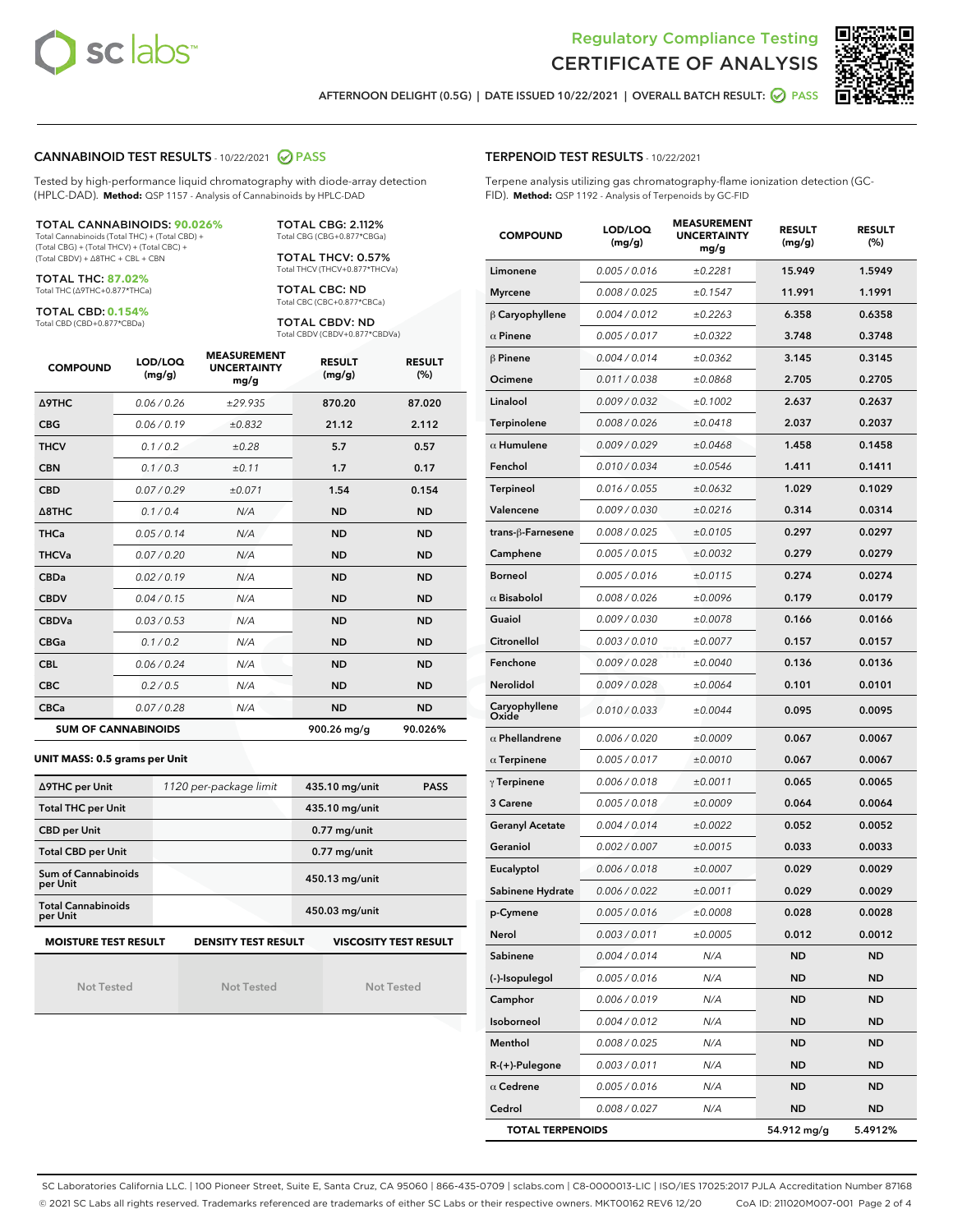



AFTERNOON DELIGHT (0.5G) | DATE ISSUED 10/22/2021 | OVERALL BATCH RESULT: @ PASS

# CATEGORY 1 PESTICIDE TEST RESULTS - 10/22/2021 @ PASS

Pesticide and plant growth regulator analysis utilizing high-performance liquid chromatography-mass spectrometry (HPLC-MS) or gas chromatography-mass spectrometry (GC-MS). \*GC-MS utilized where indicated. **Method:** QSP 1212 - Analysis of Pesticides and Mycotoxins by LC-MS or QSP 1213 - Analysis of Pesticides by GC-MS

| <b>COMPOUND</b>             | LOD/LOQ<br>$(\mu g/g)$ | <b>ACTION</b><br>LIMIT<br>$(\mu g/g)$ | <b>MEASUREMENT</b><br><b>UNCERTAINTY</b><br>µg/g | <b>RESULT</b><br>$(\mu g/g)$ | <b>RESULT</b> |
|-----------------------------|------------------------|---------------------------------------|--------------------------------------------------|------------------------------|---------------|
| Aldicarb                    | 0.03 / 0.08            | $\geq$ LOD                            | N/A                                              | <b>ND</b>                    | <b>PASS</b>   |
| Carbofuran                  | 0.02 / 0.05            | $>$ LOD                               | N/A                                              | <b>ND</b>                    | <b>PASS</b>   |
| Chlordane*                  | 0.03 / 0.08            | ≥ LOD                                 | N/A                                              | <b>ND</b>                    | <b>PASS</b>   |
| Chlorfenapyr*               | 0.03/0.10              | ≥ LOD                                 | N/A                                              | <b>ND</b>                    | <b>PASS</b>   |
| Chlorpyrifos                | 0.02 / 0.06            | $\geq$ LOD                            | N/A                                              | <b>ND</b>                    | <b>PASS</b>   |
| Coumaphos                   | 0.02 / 0.07            | ≥ LOD                                 | N/A                                              | <b>ND</b>                    | <b>PASS</b>   |
| Daminozide                  | 0.02 / 0.07            | $\geq$ LOD                            | N/A                                              | <b>ND</b>                    | <b>PASS</b>   |
| <b>DDVP</b><br>(Dichlorvos) | 0.03/0.09              | $\geq$ LOD                            | N/A                                              | <b>ND</b>                    | <b>PASS</b>   |
| Dimethoate                  | 0.03 / 0.08            | $\ge$ LOD                             | N/A                                              | <b>ND</b>                    | <b>PASS</b>   |
| Ethoprop(hos)               | 0.03/0.10              | $>$ LOD                               | N/A                                              | <b>ND</b>                    | <b>PASS</b>   |
| Etofenprox                  | 0.02 / 0.06            | $>$ LOD                               | N/A                                              | <b>ND</b>                    | <b>PASS</b>   |
| Fenoxycarb                  | 0.03 / 0.08            | $\geq$ LOD                            | N/A                                              | <b>ND</b>                    | <b>PASS</b>   |
| Fipronil                    | 0.03/0.08              | $\geq$ LOD                            | N/A                                              | <b>ND</b>                    | <b>PASS</b>   |
| Imazalil                    | 0.02 / 0.06            | $\geq$ LOD                            | N/A                                              | <b>ND</b>                    | <b>PASS</b>   |
| <b>Methiocarb</b>           | 0.02 / 0.07            | ≥ LOD                                 | N/A                                              | <b>ND</b>                    | <b>PASS</b>   |
| Methyl<br>parathion         | 0.03/0.10              | $\geq$ LOD                            | N/A                                              | <b>ND</b>                    | <b>PASS</b>   |
| <b>Mevinphos</b>            | 0.03/0.09              | $\geq$ LOD                            | N/A                                              | <b>ND</b>                    | <b>PASS</b>   |
| Paclobutrazol               | 0.02 / 0.05            | $\geq$ LOD                            | N/A                                              | <b>ND</b>                    | <b>PASS</b>   |
| Propoxur                    | 0.03/0.09              | ≥ LOD                                 | N/A                                              | <b>ND</b>                    | <b>PASS</b>   |
| Spiroxamine                 | 0.03 / 0.08            | $\ge$ LOD                             | N/A                                              | <b>ND</b>                    | <b>PASS</b>   |
| <b>Thiacloprid</b>          | 0.03/0.10              | $\geq$ LOD                            | N/A                                              | <b>ND</b>                    | <b>PASS</b>   |
|                             |                        |                                       |                                                  |                              |               |

## CATEGORY 2 PESTICIDE TEST RESULTS - 10/22/2021 @ PASS

| <b>COMPOUND</b>          | LOD/LOQ<br>$(\mu g/g)$ | <b>ACTION</b><br>LIMIT<br>$(\mu g/g)$ | <b>MEASUREMENT</b><br><b>UNCERTAINTY</b><br>$\mu$ g/g | <b>RESULT</b><br>$(\mu g/g)$ | <b>RESULT</b> |
|--------------------------|------------------------|---------------------------------------|-------------------------------------------------------|------------------------------|---------------|
| Abamectin                | 0.03/0.10              | 0.1                                   | N/A                                                   | <b>ND</b>                    | <b>PASS</b>   |
| Acephate                 | 0.02/0.07              | 0.1                                   | N/A                                                   | <b>ND</b>                    | <b>PASS</b>   |
| Acequinocyl              | 0.02/0.07              | 0.1                                   | N/A                                                   | <b>ND</b>                    | <b>PASS</b>   |
| Acetamiprid              | 0.02 / 0.05            | 0.1                                   | N/A                                                   | <b>ND</b>                    | <b>PASS</b>   |
| Azoxystrobin             | 0.02/0.07              | 0.1                                   | N/A                                                   | <b>ND</b>                    | <b>PASS</b>   |
| <b>Bifenazate</b>        | 0.01/0.04              | 0.1                                   | N/A                                                   | <b>ND</b>                    | <b>PASS</b>   |
| <b>Bifenthrin</b>        | 0.02 / 0.05            | 3                                     | N/A                                                   | <b>ND</b>                    | <b>PASS</b>   |
| <b>Boscalid</b>          | 0.03/0.09              | 0.1                                   | N/A                                                   | <b>ND</b>                    | <b>PASS</b>   |
| Captan                   | 0.19/0.57              | 0.7                                   | N/A                                                   | <b>ND</b>                    | <b>PASS</b>   |
| Carbaryl                 | 0.02/0.06              | 0.5                                   | N/A                                                   | <b>ND</b>                    | <b>PASS</b>   |
| Chlorantranilip-<br>role | 0.04/0.12              | 10                                    | N/A                                                   | <b>ND</b>                    | <b>PASS</b>   |
| Clofentezine             | 0.03/0.09              | 0.1                                   | N/A                                                   | <b>ND</b>                    | <b>PASS</b>   |

#### CATEGORY 2 PESTICIDE TEST RESULTS - 10/22/2021 continued

| <b>COMPOUND</b>               | LOD/LOQ<br>(µg/g) | <b>ACTION</b><br><b>LIMIT</b><br>(µg/g) | <b>MEASUREMENT</b><br><b>UNCERTAINTY</b><br>µg/g | <b>RESULT</b><br>(µg/g) | <b>RESULT</b> |
|-------------------------------|-------------------|-----------------------------------------|--------------------------------------------------|-------------------------|---------------|
| Cyfluthrin                    | 0.12 / 0.38       | $\overline{c}$                          | N/A                                              | <b>ND</b>               | <b>PASS</b>   |
| Cypermethrin                  | 0.11/0.32         | 1                                       | N/A                                              | <b>ND</b>               | <b>PASS</b>   |
| Diazinon                      | 0.02 / 0.05       | 0.1                                     | N/A                                              | <b>ND</b>               | <b>PASS</b>   |
| Dimethomorph                  | 0.03 / 0.09       | 2                                       | N/A                                              | <b>ND</b>               | <b>PASS</b>   |
| Etoxazole                     | 0.02 / 0.06       | 0.1                                     | N/A                                              | <b>ND</b>               | <b>PASS</b>   |
| Fenhexamid                    | 0.03 / 0.09       | 0.1                                     | N/A                                              | <b>ND</b>               | <b>PASS</b>   |
| Fenpyroximate                 | 0.02 / 0.06       | 0.1                                     | N/A                                              | <b>ND</b>               | <b>PASS</b>   |
| Flonicamid                    | 0.03 / 0.10       | 0.1                                     | N/A                                              | ND                      | <b>PASS</b>   |
| Fludioxonil                   | 0.03 / 0.10       | 0.1                                     | N/A                                              | <b>ND</b>               | <b>PASS</b>   |
| Hexythiazox                   | 0.02 / 0.07       | 0.1                                     | N/A                                              | <b>ND</b>               | <b>PASS</b>   |
| Imidacloprid                  | 0.04 / 0.11       | 5                                       | N/A                                              | <b>ND</b>               | <b>PASS</b>   |
| Kresoxim-methyl               | 0.02 / 0.07       | 0.1                                     | N/A                                              | <b>ND</b>               | <b>PASS</b>   |
| <b>Malathion</b>              | 0.03 / 0.09       | 0.5                                     | N/A                                              | <b>ND</b>               | <b>PASS</b>   |
| Metalaxyl                     | 0.02 / 0.07       | $\overline{c}$                          | N/A                                              | <b>ND</b>               | <b>PASS</b>   |
| Methomyl                      | 0.03/0.10         | 1                                       | N/A                                              | <b>ND</b>               | <b>PASS</b>   |
| Myclobutanil                  | 0.03 / 0.09       | 0.1                                     | N/A                                              | <b>ND</b>               | <b>PASS</b>   |
| Naled                         | 0.02 / 0.07       | 0.1                                     | N/A                                              | ND                      | <b>PASS</b>   |
| Oxamyl                        | 0.04 / 0.11       | 0.5                                     | N/A                                              | ND                      | <b>PASS</b>   |
| Pentachloronitro-<br>benzene* | 0.03 / 0.09       | 0.1                                     | N/A                                              | <b>ND</b>               | <b>PASS</b>   |
| Permethrin                    | 0.04 / 0.12       | 0.5                                     | N/A                                              | <b>ND</b>               | <b>PASS</b>   |
| Phosmet                       | 0.03 / 0.10       | 0.1                                     | N/A                                              | <b>ND</b>               | <b>PASS</b>   |
| Piperonylbu-<br>toxide        | 0.02 / 0.07       | 3                                       | N/A                                              | <b>ND</b>               | <b>PASS</b>   |
| Prallethrin                   | 0.03 / 0.08       | 0.1                                     | N/A                                              | <b>ND</b>               | <b>PASS</b>   |
| Propiconazole                 | 0.02 / 0.07       | 0.1                                     | N/A                                              | ND                      | <b>PASS</b>   |
| Pyrethrins                    | 0.04 / 0.12       | 0.5                                     | N/A                                              | ND                      | <b>PASS</b>   |
| Pyridaben                     | 0.02 / 0.07       | 0.1                                     | N/A                                              | <b>ND</b>               | <b>PASS</b>   |
| Spinetoram                    | 0.02 / 0.07       | 0.1                                     | N/A                                              | ND                      | <b>PASS</b>   |
| Spinosad                      | 0.02 / 0.07       | 0.1                                     | N/A                                              | <b>ND</b>               | <b>PASS</b>   |
| Spiromesifen                  | 0.02 / 0.05       | 0.1                                     | N/A                                              | <b>ND</b>               | <b>PASS</b>   |
| Spirotetramat                 | 0.02 / 0.06       | 0.1                                     | N/A                                              | <b>ND</b>               | <b>PASS</b>   |
| Tebuconazole                  | 0.02 / 0.07       | 0.1                                     | N/A                                              | ND                      | <b>PASS</b>   |
| Thiamethoxam                  | 0.03 / 0.10       | 5                                       | N/A                                              | <b>ND</b>               | <b>PASS</b>   |
| Trifloxystrobin               | 0.03 / 0.08       | 0.1                                     | N/A                                              | <b>ND</b>               | <b>PASS</b>   |

SC Laboratories California LLC. | 100 Pioneer Street, Suite E, Santa Cruz, CA 95060 | 866-435-0709 | sclabs.com | C8-0000013-LIC | ISO/IES 17025:2017 PJLA Accreditation Number 87168 © 2021 SC Labs all rights reserved. Trademarks referenced are trademarks of either SC Labs or their respective owners. MKT00162 REV6 12/20 CoA ID: 211020M007-001 Page 3 of 4